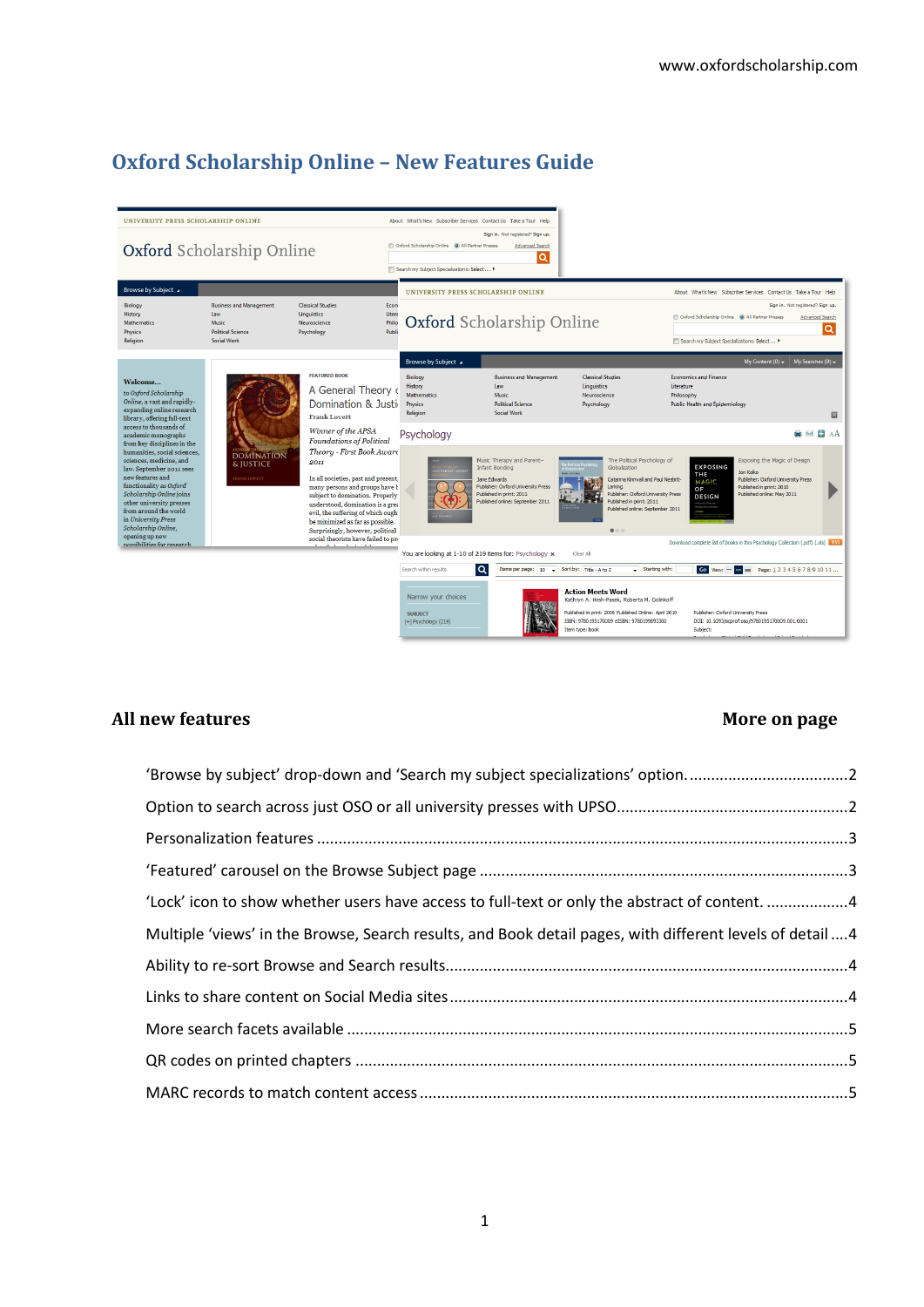# <span id="page-1-0"></span>**'Browse by subject' drop-down and 'Search my subject specializations' option.**

The new Browse by subject menu allows you to click on a subject area to view all titles in that subject:

| Browse by Subject |                          |                   | My Content $(1)$ +           | My Searches $(0)$ $\star$ |
|-------------------|--------------------------|-------------------|------------------------------|---------------------------|
| Biology           | Business & Management    | Classical Studies | Economics & Finance          |                           |
| History           | Law                      | Linguistics       | Literature                   |                           |
| Mathematics       | Music                    | Neuroscience      | Philosophy                   |                           |
| Physics           | <b>Political Science</b> | Psychology        | Public Health & Epidemiology |                           |
| Religion          | Social Work              |                   |                              | $\overline{\mathbf{x}}$   |

Once viewing the browse results page, you can filter by sub-discipline. There is a new "Search my subject specializations" area associated with the Search box:



Click **Select** to open up a menu where a user can select their preferred subject areas. This is then saved for the session (or, if you are signed into a personalization account, saved for your account) and offers a quick way of pre-filtering your search results for your subject specialization. Toggle this on and off by selecting the **Search my Subject Specializations** tick box.

### <span id="page-1-1"></span>**Option to search across just OSO or all university presses with UPSO**

When running searches a user can select whether they wish to search just the current publisher site, or all publisher sites in UPSO, by selecting the appropriate radio button:<br>Sign in. Not registered? Sign up.



Once they have run a search, they can then access search results from other publishers using the link in the **Expand your selection** area:

| Search within results           | Sort by:<br>Items per page:<br>Relevar<br>10 |
|---------------------------------|----------------------------------------------|
| Expand your search              | A Life Course Ap                             |
| Fig. See results from UPSO (19) | Item type: book                              |
|                                 | ISBN: 97801926328                            |
| Narrow your choices             | Publisher: Dummy Pu                          |
| Recently Published              | How far is the h                             |
|                                 | processes that <b>}</b>                      |

The number of titles available from all other publishers is displayed in brackets.

Want to find out more about UPSO? Visit[: www.universitypressscholarship.com/page/About/about](http://www.universitypressscholarship.com/page/About/about)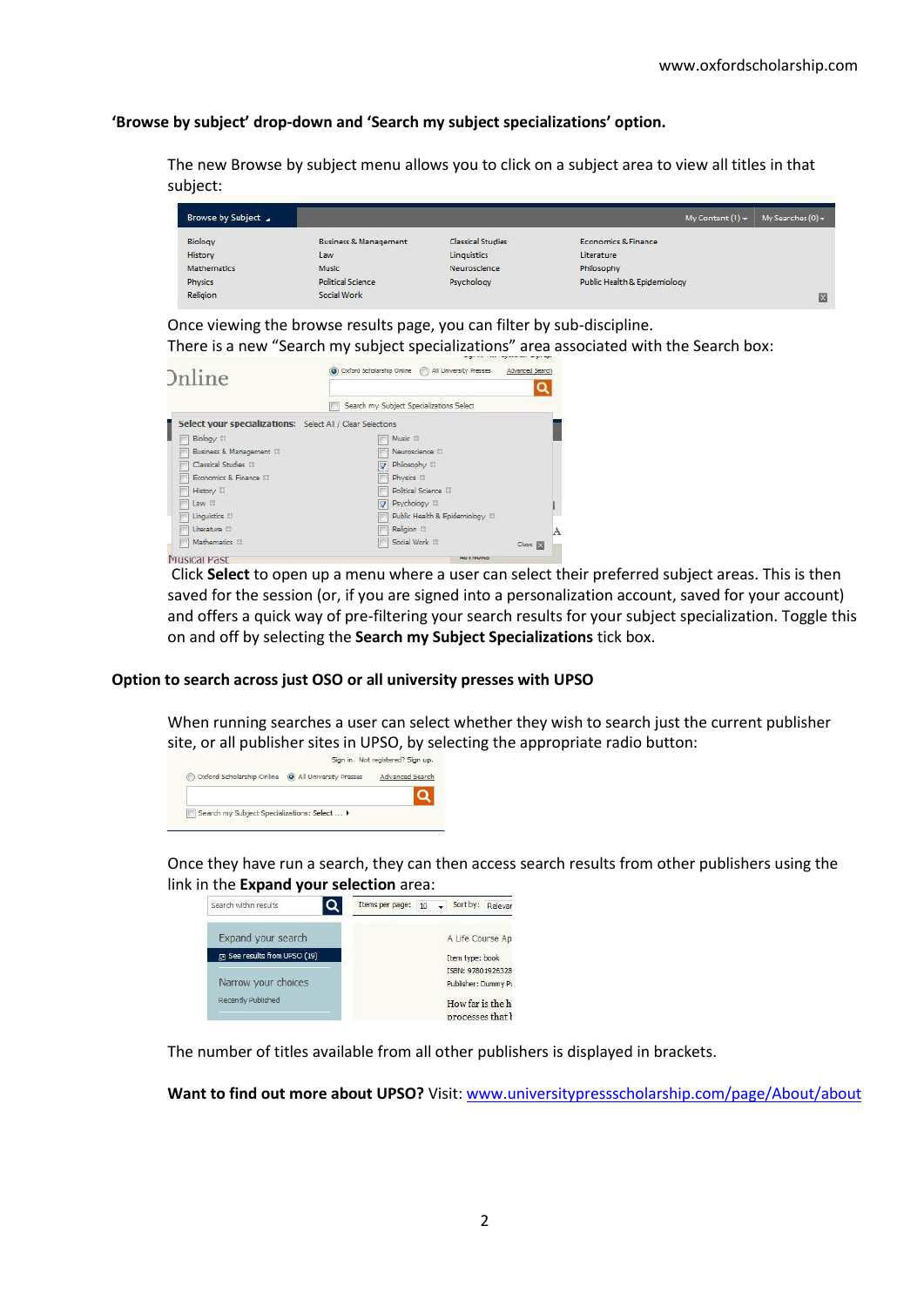#### <span id="page-2-0"></span>**Personalization features**

Users can sign up for a free personalization account (**My Work**) which allows them to save links to favourite titles, chapters, and also save common searches to return to again and again:

|                                                                 |                                                                                             |                                                                       |                                                                                 | Search my Subject Specializations Select |        |                           |
|-----------------------------------------------------------------|---------------------------------------------------------------------------------------------|-----------------------------------------------------------------------|---------------------------------------------------------------------------------|------------------------------------------|--------|---------------------------|
| <b>Browse by Subject</b>                                        |                                                                                             |                                                                       |                                                                                 | My Content (5) $\star$                   |        | My Searches $(3)$ $\star$ |
| Biology<br>History<br><b>Mathematics</b><br>Physics<br>Religion | <b>Business &amp; Management</b><br>Law<br>Music<br><b>Political Science</b><br>Social Work | <b>Classical Studies</b><br>Linquistics<br>Neuroscience<br>Psychology | Economics & Finance<br>Literature<br>Philosophy<br>Public Health & Epidemiology |                                          |        | 囜                         |
|                                                                 |                                                                                             |                                                                       |                                                                                 |                                          |        |                           |
| My Work<br>MOST RECENT (5)                                      | MY CONTENT (3)<br>MY SEARCHES (2)                                                           | <b>MY ACCOUNT</b>                                                     |                                                                                 |                                          |        |                           |
| Delete                                                          |                                                                                             |                                                                       |                                                                                 |                                          |        |                           |
| Title<br>F                                                      |                                                                                             |                                                                       | Type                                                                            | Date saved                               | Action |                           |
| mindfullness                                                    |                                                                                             |                                                                       | search                                                                          | Saved today                              | Edit   | Delete                    |
| women's health<br>m                                             |                                                                                             |                                                                       | search                                                                          | Saved today                              | Edit   | Delete                    |
| You're looking at 1-5 of 5 items.                               | Interpreting the Musical Past : Interpreting the Musical Past                               |                                                                       | book                                                                            | Saved today                              | Cite   | Delete                    |
| m                                                               | 1914-1939 : Corporate Ownership and Control                                                 |                                                                       | book                                                                            | Saved today                              | Cite   | Delete                    |
|                                                                 | CREDIBILITY : Everyday Practice of Science                                                  |                                                                       | book                                                                            | Saved 2 weeks ago                        | Cite   | Delete                    |

OVEOBB Convinct @ 2011 All rights reserved

Save items by clicking on the Save icon on the book/chapter page, or search results list:



#### <span id="page-2-1"></span>**'Featured' carousel on the Browse Subject page**

When a user browses a subject area, a carousel will appear at the top of the page showing the latest titles in that subject area:

| INSTITUTION IS N                                               | attst titles in that sabject area.<br><b>IVIUSIE</b>                                                                                                                | <b>INFORMATION IPODEP</b>                                                                                                                                                                                                                                                                                                                                           | <b>PTHIOSOPHY</b>                                                                                                 |                                                                                                                                                                      |    |
|----------------------------------------------------------------|---------------------------------------------------------------------------------------------------------------------------------------------------------------------|---------------------------------------------------------------------------------------------------------------------------------------------------------------------------------------------------------------------------------------------------------------------------------------------------------------------------------------------------------------------|-------------------------------------------------------------------------------------------------------------------|----------------------------------------------------------------------------------------------------------------------------------------------------------------------|----|
| Physics<br><b>Religion</b>                                     | <b>Political Science</b><br>Social Work                                                                                                                             | Psychology                                                                                                                                                                                                                                                                                                                                                          | <b>Public Health &amp; Epidemiology</b>                                                                           |                                                                                                                                                                      | 図  |
| Linguistics                                                    |                                                                                                                                                                     |                                                                                                                                                                                                                                                                                                                                                                     |                                                                                                                   | $+$<br>$\overline{\phantom{a}}$                                                                                                                                      | AA |
| Drents Divases.<br><b>Ind Openings</b><br><b>LEWIS COMPANY</b> | Events, Phrases, and<br><b>Ouestions</b><br>Robert Truswell<br>Publisher: Oxford University Press<br>Published in print: 2011-01-20<br>Published online: 2011-05-01 | The "War on Terror"<br><b>STAR CHAIN IN THE REPORT OF</b><br>The "War on Terror"<br><b>Narrative</b><br>Narrative<br>in powering with contractions after the<br><b>NO FOR CONTINUES AND INVESTIGATION</b><br>Adam Hodges<br>Publisher: Oxford University Press<br>Published in print: 2011-03-09<br>Published online: 2011-05-01<br><b>Adam Modern</b><br>$\bullet$ | Kong<br><b>Profesional Communication</b><br><b>Shorts forem were ad for the</b><br><b>WASHINGTON ASSAULT FROM</b> | Professional Communication<br>Winnie Cheng and Kenneth C. C.<br>Publisher: Oxford University Press<br>Published in print: 2009-04-01<br>Published online: 2011-09-14 |    |
|                                                                | You are looking at 1-10 of 153 items for: Linguistics x                                                                                                             | Clear All                                                                                                                                                                                                                                                                                                                                                           | Download complete list of books in this Linguistics Collection (.pdf) (.xls)   RSS                                |                                                                                                                                                                      |    |
| Search within negults.                                         | ۱۹<br>Items per page: 10                                                                                                                                            | Sort by: Title - A to 7<br>$\overline{\phantom{a}}$                                                                                                                                                                                                                                                                                                                 | Starting with:                                                                                                    | Go View: $ =$ $=$ Page: 1234567891011                                                                                                                                |    |

Scroll through the carousel using the arrow panel, or leave it to automatically scroll. This is available at subject level only, and if there are no recent titles (from the latest May, September or January update), the carousel will not be displayed.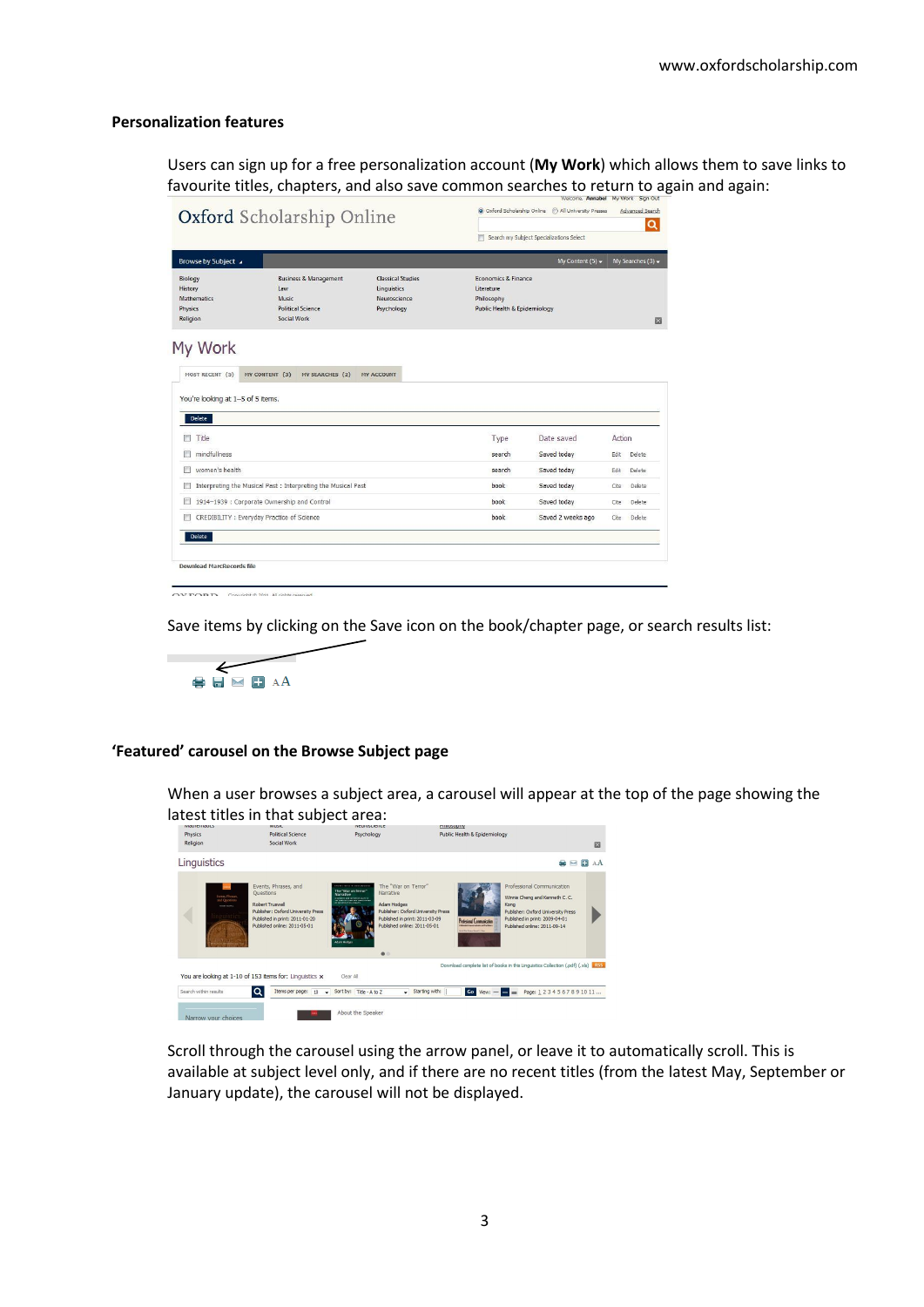# <span id="page-3-0"></span>**'Lock' icon to show whether users have access to full-text or only the abstract of content.**

It is now much easier to see which content a user has full text access to and which is abstract-only. There is an icon on each book cover to identify the level of access, and there is also a filter available in the left hand panel, which allows a user to filter search and browse results to view only those with full-text access, and to view at-a-glance how many titles they can see with full-text:

| Narrow your choices       |
|---------------------------|
|                           |
| <b>Recently Published</b> |
|                           |
|                           |
| <b>SUBJECT</b>            |
| [+]History(334)           |
|                           |
| <b>AVATI ARTI TTV</b>     |
|                           |
| Full Text (0)             |
|                           |
| Abstract Only (334)       |
|                           |
|                           |
| <b>PUBLICATION VEAR</b>   |
|                           |

# <span id="page-3-1"></span>**Multiple 'views' in the Browse, Search results, and Book detail pages, with different levels of detail**

A user can change the amount of information they see in the search and browse results by clicking the appropriate detail button:



This allows a user to customise the view of the search results – depending on how much information they need to see to make decisions in the search results.

### <span id="page-3-2"></span>**Ability to re-sort Browse and Search results**

By Relevance, Titles A to Z, Author, and Publication date) by using the appropriate drop down option:



This allows you to locate information more quickly, and also see the latest publishing in an area.

### <span id="page-3-3"></span>**Links to share content on Social Media sites**

Available throughout the site. Click the plus icon  $\Box$ ) to display the menu.

|                      | 鲁日ノ国田              |
|----------------------|--------------------|
| Bookmark & Share     | x                  |
| Facebook             | Twitter            |
| $\Rightarrow$ Print  | <b>B</b> Reddit    |
| SumbleUpon           | <b>X</b> Favorites |
| $\blacksquare$ Gmail | <b>B</b> Blogger   |
| <b>in</b> LinkedIn   | t Tumblr           |
| <b>B</b> Email App   | + More (329)       |
| Settings<br>Privacy  | <b>O</b> Add This  |

You can quickly share interesting chapters, searches, etc. with colleagues via your favourite social networking site.